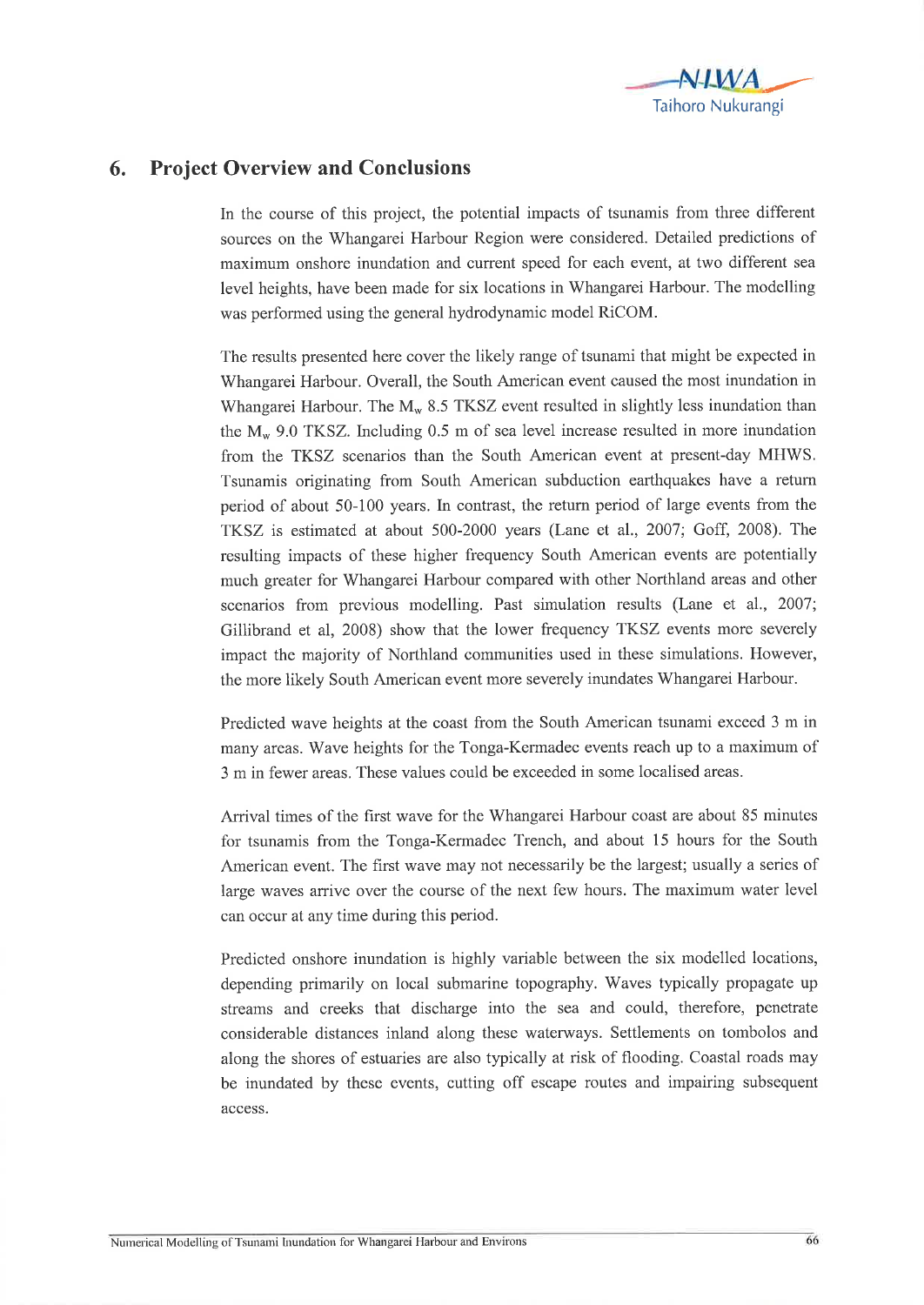

## 6.1. Uncertainty of the Modelling Results

The physics of wave propagation are well understood, and the numerical treatment of the problem by RiCOM has been carefully developed over more than 20 years to ensure efficient and accurate simulation. However, the modelling performed here is dependent on, and, therefore, limited by numerous factors. In parlicular, the generation processes and initialisation of the tsunami for each earthquake source is based on theoretical analysis that is difhcult to confitm by observation. Also, the simulation of inundation is strongly dependent on the quality of the LiDAR topographic data and the bathymetric data for adjacent inshore waters. Bathymetric data are often relatively sparse and of indeterminate quality, thus influencing the accuracy of modelled inundation water depths and speeds. This is true for the bathymetric data used for the modelled inundation presented here, adding to the uncertainty of the actual characteristics of inundation likely from an event equivalent to those modelled.

The greatest uncertainty in modelling tsunami impacts arises from the representation of the wave generation process. Regional source tsunamis generally arise from earthquakes along subsea faults, which are transformed into tsunamis using Okada's (1935) elastic dislocation model. Details of the rupture (e.g., fault rupture length, angle, movement, etc.) are entered into the model to derive a displacement of the seabed. This displacement acts as the initial condition for RiCOM simulations. Inevitably, however, there is considerable uncertainty over both the accuracy of the predicted seabed movement and the validity of the assumption that the seabed displacement translates directly to the sea surface. Nevertheless, Okada's (1985) model is widely used by tsunami modellers and remains an established tool.

Remote tsunamis generated in the Pacific to the west of South America are simulated as a series of solitary waves entering the eastern boundary of the model. The amplitude and period of the waves have been fitted against sea level data collected from Lyttelton Harbour following the 1960 Chilean earthquake and, as such, have been qualitatively validated. The model's predictions could be improved by modelling the propagation of the tsunami from source to inundation on a single, continuous, trans-Pacific computational grid, and research is currently focussed on achieving that goal.

Other uncertainties in the modelling study include sparse bathymetry data, particularly in the near-shore region, disjointed or mismatched topography and bathymetry data from different sources and spatial resolutions, and the representation of a continuous coastline by meshed cells, which can deform the true shape of bays and estuaries. The effects of building and land features on wave drag are largely unknown, but could substantially modify the onshore propagation of tsunamis. Improving the drag representation remains a goal of current research. Eradication of the other errors is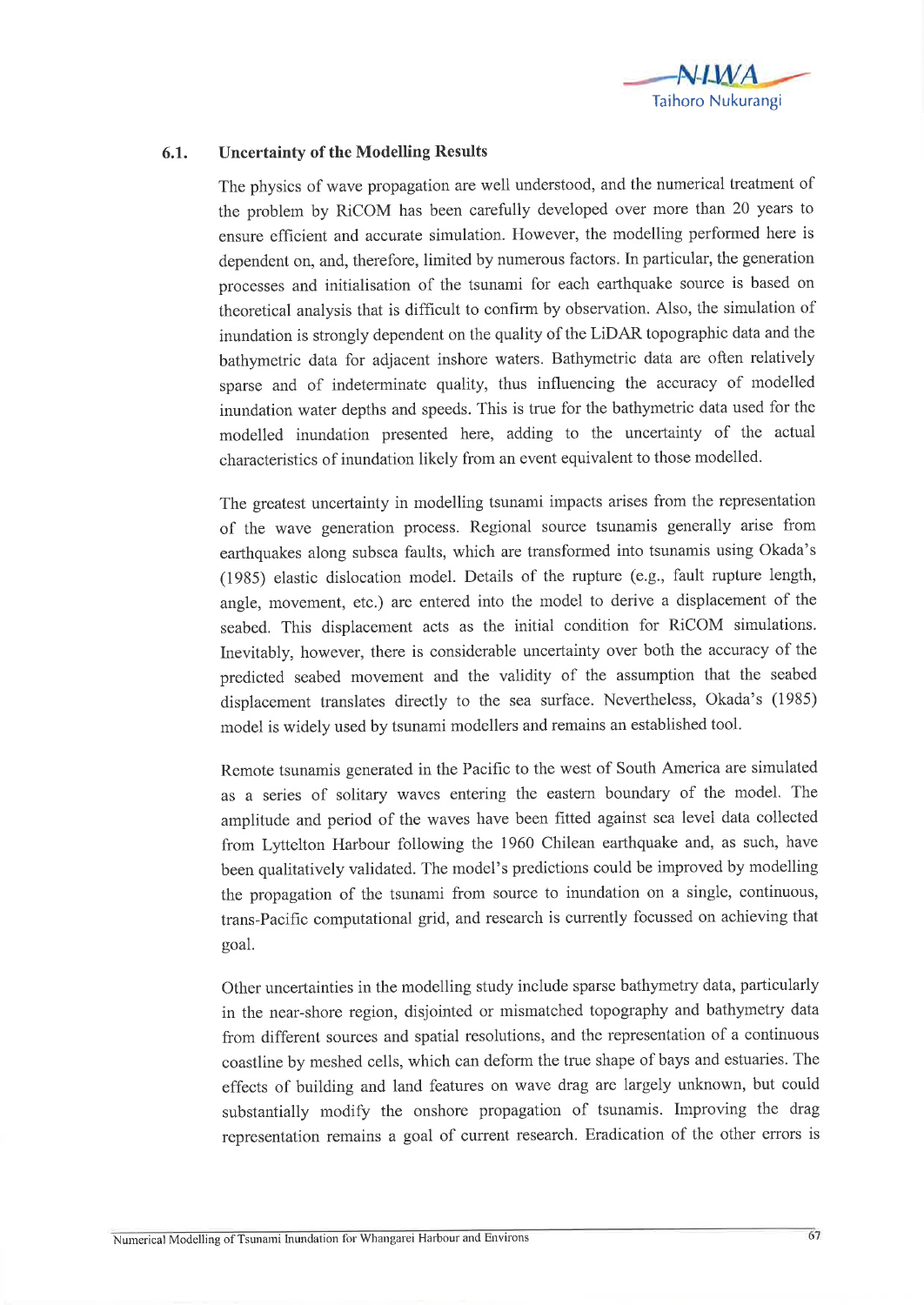

constrained by limitations of data quality and the practicalities of grid resolution; models always represent an approximation of reality.

Water drainage from the Marsden Point refinery is channelled through a culvert leading from the Bercich Drain down to the shoreline in Bream Bay. The potential exists for this culvert to act as a conduit for tsunami to flood the refinery, despite protection by adjacent dunes. The curent modelling study incorporated a virtual link between grid elements situated at either end of the Bercich culverl. With the current model mesh configuration, water elevations due to tsunami will not cause water to emerge from the culvert into the refinery, unless they are greater than the height of the culvert intake (4.75 m above MSL). Further modelling with considerable refinement of the model mesh around the culvert intake and outlet locations to better resolve the local topography is advised. This refinement will result in an adjustment and improvement in the internal elevation calculations of the modelling software and allow a more accurate calculation of the inundation risk via this route.

This study focuses on the six areas of interest to Northland Regional Council, other areas of land have been excluded from this study to minimise the size of the model mesh. The coastline has been used as a boundary for the model mesh and creates an impenetrable barrier to fluid flow: except where land has been incorporated. Edge effects resulting from the modelling constraints may cause disparities at the edges of the areas of interest and where íslands are missing or coarsely resolved in the model mesh. The results at these places are likely to have a larger error component.

Model uncertainty can be quantified by running multiple simulations with small variations in key parameters, an approach known as ensemble prediction or sensitivity analysis. Such an approach would provide an envelope of predicted solutions, rather than single "worst-case" or "scenario-type" predictions. However, running many simulations increases the computational and research costs, and, in any event, model forecasts can never be certain, because our knowledge of all the geophysical processes involved in tsunami generation, propagation and inundation remains incomplete.

Quantitative calibration of the tsunami inundation model against real measurements is difficult due to the uncertain nature of historical tsunami impact data from New Zealand and the consequent difficulty in identifying tsunami events from the past. Nevertheless, the RiCOM model has been continuously validated against standard analytical test cases (e.g., Walters and Casulli 1998; Walters 2005), and model predictions of run-up height have compared well to palaeotsunami data for the Bay of Plenty (Walters et al. 2006c) and along the Otago coastline (unpublished data).

Despite the inherent uncertainties in numerical modelling of tsunami impacts on New Zealand, we believe that the current modelling exercise provides the best possible